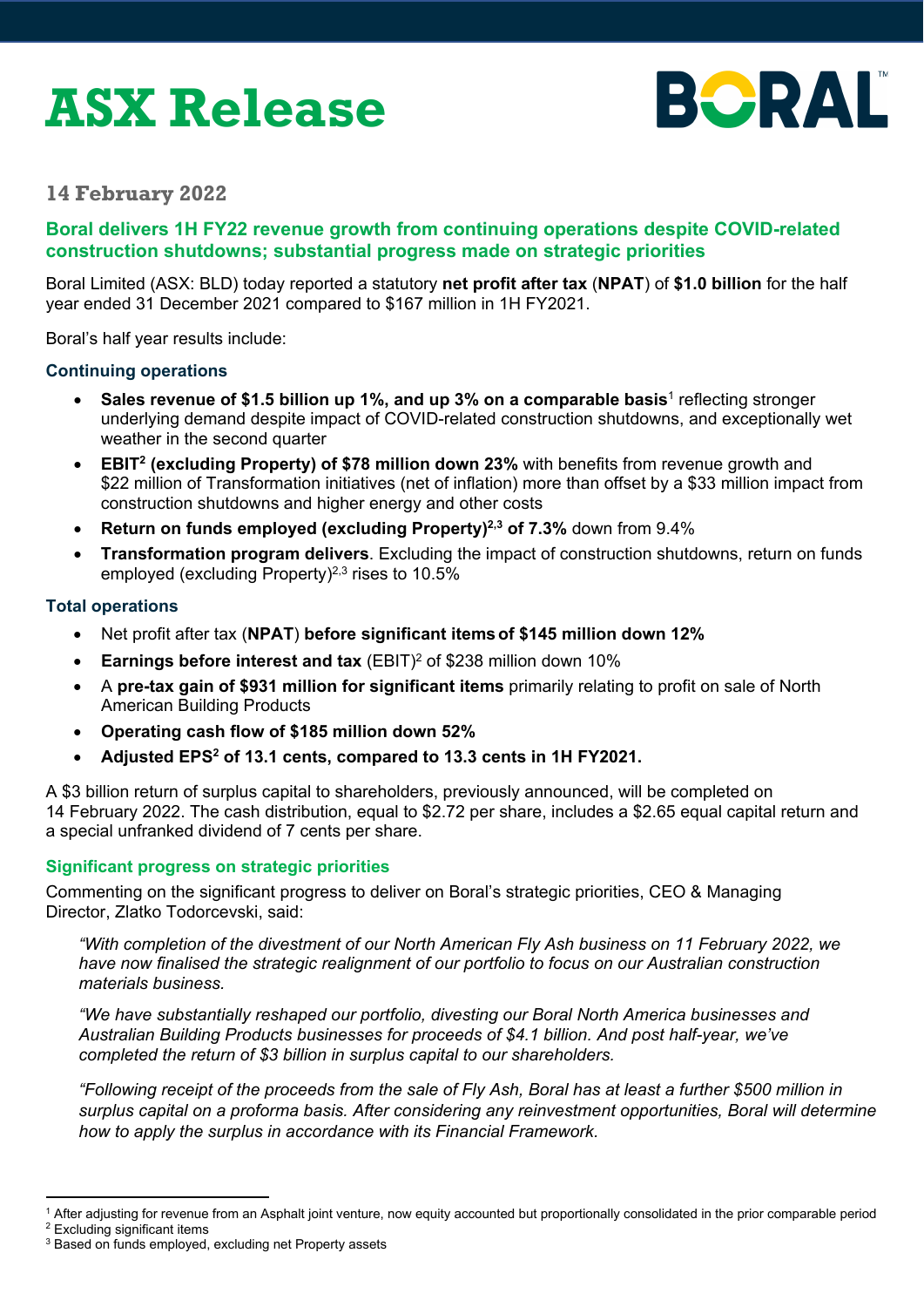*"We are focused on building a more competitive and profitable business that is positioned for success and delivers increased returns to shareholders.* 

*"Our Transformation program has delivered \$97 million (net of inflation) of our five-year target EBIT uplift of \$200–\$250 million, including \$22 million in the 1H FY2022. The Transformation target has been set to achieve a return on funds employed above Boral's cost of capital throughout the cycle. Excluding the impact of construction shutdowns, Boral delivered ROFE of 10.5% for continuing operations.* 

*"During the half, we strengthened our leading national integrated network position by making disciplined investments to support long-term growth. In December 2021, we agreed to acquire Hillview Sands in Victoria, an operating sand quarry with further upside from unutilised sand and granite resources, for an attractive price of \$30 million. The acquisition will enhance our west of Melbourne sand quarry position, providing additional capacity and optionality in our network. We also recently agreed to acquire land at Badgerys Creek to grow our Western Sydney position.* 

*"We are redefining our business and operations to strengthen our competitive advantage through our decarbonisation and recycling plans. Our range of lower carbon concrete products is supporting*  incremental sales, and we are making positive progress to develop growth opportunities in our Recycling *business and transition to lower carbon energy sources in our operations."* 

## **1H FY2022 result impacted by COVID-related construction shutdowns**

Commenting on the 1H FY2022 result, Mr Todorcevski added:

*"Boral reported revenue growth in its continuing operations, despite the impact of the construction shutdowns in the first quarter and exceptionally wet weather on the east coast during the second quarter.* 

*"Revenue benefited from higher residential housing activity which was bolstered by government stimulus measures and improved infrastructure activity. There was, however, a less favourable geographic revenue shift away from NSW, where Boral has its strongest integrated position.* 

*"New major projects remain slow to move into execution, despite the sizeable infrastructure pipeline. We have successfully secured a number of major projects opportunities in the half, which will predominantly benefit from FY2023, and are tendering on numerous other opportunities.* 

*"EBIT2 from continuing operations, excluding Property was down 23%. The benefits from Transformation initiatives and higher revenue partially offset the \$33 million impact from construction shutdowns, headwinds from higher energy prices, and the year-on-year impact of Boral's incentive schemes. Property earnings of \$5 million were lower than the prior comparable period.* 

*"To recover the impact of higher energy costs and other cost increases on our business, we've implemented out-of-cycle national price increases. These, together with further Transformation benefits and less expected disruption to construction activity, should deliver stronger earnings in the 2H FY2022."* 

## **FY2022 Outlook**

Boral expects revenue in the 2H FY2022 to be higher than the 1H FY2022, reflecting the impact of out-ofcycle national price increases effective January/February.

- Price increases are expected to offset the impact of energy cost increases, which are anticipated to continue to be elevated in the 2H FY2022.
- The revenue benefit of no construction shutdowns in the 2H FY2022 is expected to be offset by the typical 2H seasonality due to fewer trading days.

Supply chain constraints and labour shortages which impacted the 1H FY2022 are expected to continue in the 2H FY2022.

The Company is targeting FY2022 Transformation benefits of ~\$60–\$75 million net of inflation.

In addition, Boral expects:

- No significant property sales in 2H.
- Financing costs for FY2022 to be approximately 4.2% p.a. on gross debt value (including leases).
- Its effective tax rate to move closer to the Australian corporate tax rate of 30% in the 2H FY2022.
- Capital expenditure for FY2022 in its continuing operations to be about \$300 million (including new leases).